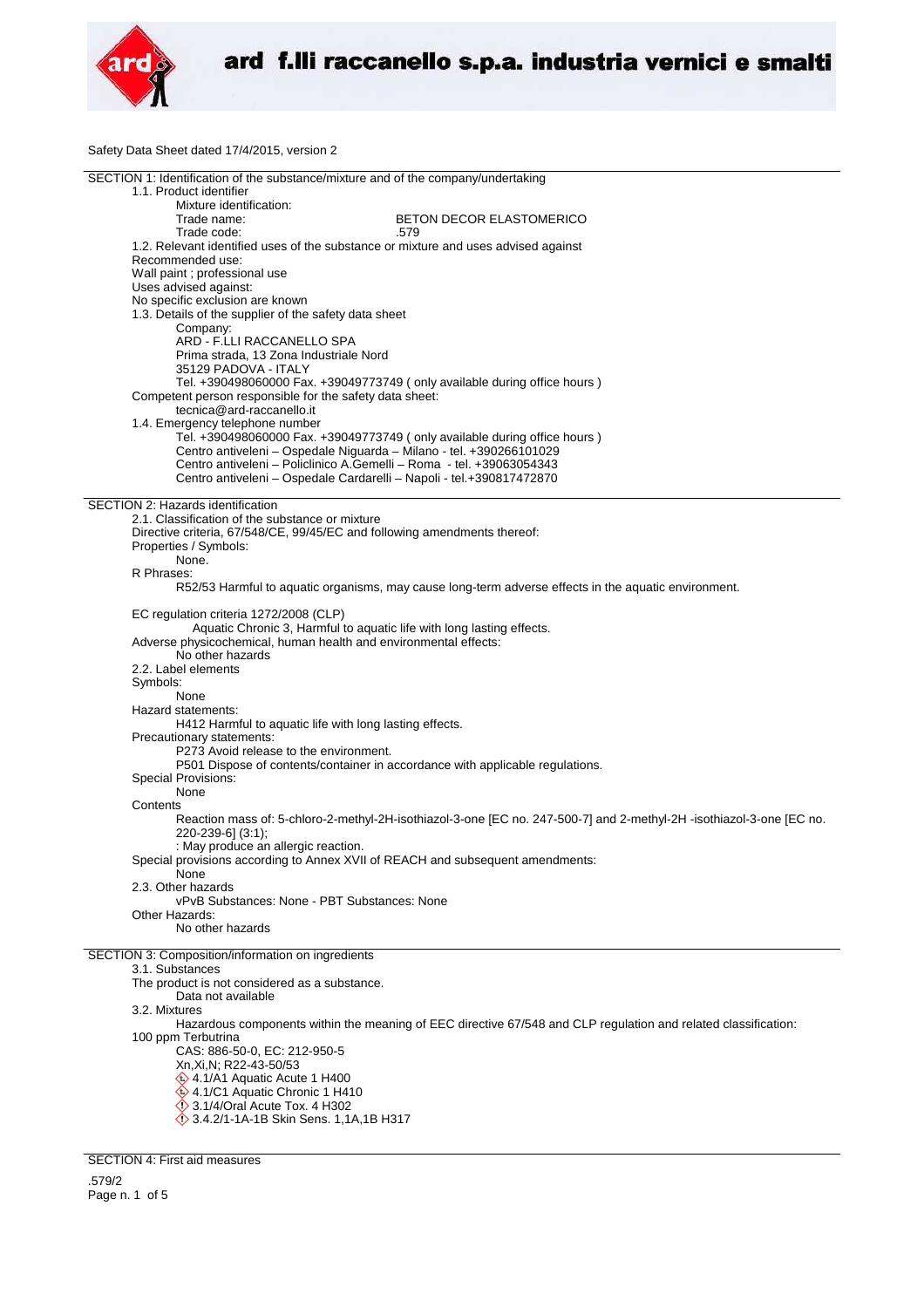## Safety Data Sheet

4.1. Description of first aid measures

In case of skin contact:

Wash with plenty of water and soap.

In case of eyes contact:

Rinse immediately with plenty of water and seek medical advice.

In case of Ingestion:

Do not under any circumstances induce vomiting. OBTAIN A MEDICAL EXAMINATION IMMEDIATELY. In case of Inhalation:

Remove casualty to fresh air and keep warm and at rest. 4.2. Most important symptoms and effects, both acute and delayed

No known symptoms to date.

4.3. Indication of any immediate medical attention and special treatment needed

Treatment: Treat symptomatically.

## SECTION 5: Firefighting measures

5.1. Extinguishing media

Suitable extinguishing media:

Irrelevant, the product is not flammable.

Extinguishing media which must not be used for safety reasons:

None in particular.

5.2. Special hazards arising from the substance or mixture

May produce toxic fumes of carbon monoxide if burning.

- Do not inhale explosion and combustion gases.
- 5.3. Advice for firefighters

Use suitable breathing apparatus .

Collect contaminated fire extinguishing water separately. This must not be discharged into drains. Move undamaged containers from immediate hazard area if it can be done safely.

SECTION 6: Accidental release measures

6.1. Personal precautions, protective equipment and emergency procedures

- Wear personal protection equipment.
- Remove persons to safety.

See protective measures under point 7 and 8.

6.2. Environmental precautions

Do not allow to enter into soil/subsoil. Do not allow to enter into surface water or drains.

Retain contaminated washing water and dispose it.

In case of gas escape or of entry into waterways, soil or drains, inform the responsible authorities.

- 6.3. Methods and material for containment and cleaning up
- Suitable material for taking up: absorbing material, organic, sand.

Wash with plenty of water.

6.4. Reference to other sections

See also section 8 and 13

## SECTION 7: Handling and storage

7.1. Precautions for safe handling Avoid contact with skin and eyes, inhalation of vapours and mists. Don't use empty container before they have been cleaned. Contamined clothing should be changed before entering eating areas. Do not eat or drink while working. See also section 8 for recommended protective equipment. 7.2. Conditions for safe storage, including any incompatibilities Keep away from food, drink and feed. Incompatible materials: None in particular. Instructions as regards storage premises: Adequately ventilated premises. 7.3. Specific end use(s) None in particular SECTION 8: Exposure controls/personal protection 8.1. Control parameters Exposure limit(s): There are not occupational exposure limits in accordance to the EU legislation

DNEL Values:

Data not available

PNEC Values:

Data not available

8.2. Exposure controls

Eye/ face protection:

Not needed for normal use. Anyway, operate according good working practices.

Skin protection

a) protection for hands:

One-time gloves.

b) other:

No special precaution must be adopted for normal use.

Respiratory protection: Not needed for normal use.

.579/2 Page n. 2 of 5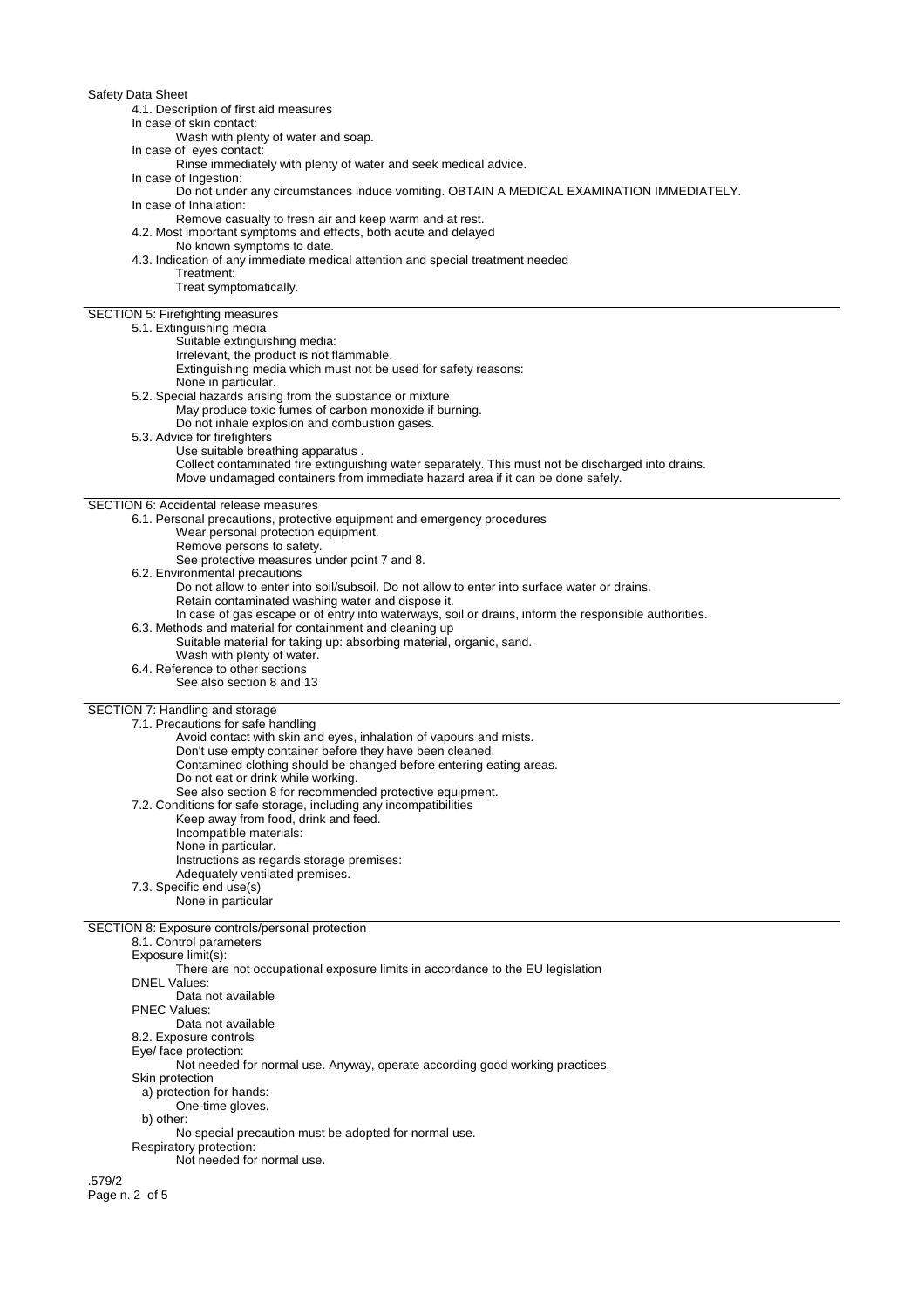Safety Data Sheet

Thermal Hazards:

None

Environmental exposure controls:

None

| SECTION 9: Physical and chemical properties                               |                                                                                                                           |
|---------------------------------------------------------------------------|---------------------------------------------------------------------------------------------------------------------------|
| 9.1. Information on basic physical and chemical properties                |                                                                                                                           |
| Appearance and colour:                                                    | Fluid dispersion various colors                                                                                           |
| Odour:                                                                    | Characteristic: slightly acrid                                                                                            |
| Odour threshold:                                                          | Data not available                                                                                                        |
| pH:                                                                       | 9,0                                                                                                                       |
| Melting point / freezing point:                                           | Data not available                                                                                                        |
| Initial boiling point and boiling range:                                  | Data not available                                                                                                        |
| Solid/gas flammability:                                                   | Data not available                                                                                                        |
| Upper/lower flammability or explosive limits:                             | Data not available                                                                                                        |
| Vapour density:                                                           | Data not available                                                                                                        |
| Flash point:                                                              | Not flammable                                                                                                             |
| Evaporation rate:                                                         | Data not available                                                                                                        |
| Vapour pressure:                                                          | Data not available                                                                                                        |
| Relative density:                                                         | 1260 - 1460 g/l a 20°C                                                                                                    |
| Solubility in water:                                                      | Miscible                                                                                                                  |
| Solubility in oil:                                                        | Insoluble                                                                                                                 |
| Partition coefficient (n-octanol/water):                                  | Data not available                                                                                                        |
|                                                                           |                                                                                                                           |
| Auto-ignition temperature:                                                | Data not available                                                                                                        |
| Decomposition temperature:                                                | Data not available                                                                                                        |
| Viscosity:                                                                | 13000 - 30000 cP 20°C                                                                                                     |
| Explosive properties:                                                     | Data not available                                                                                                        |
| Oxidizing properties:                                                     | Data not available                                                                                                        |
| 9.2. Other information                                                    |                                                                                                                           |
| Miscibility:                                                              | Data not available                                                                                                        |
| Fat Solubility:                                                           | Data not available                                                                                                        |
| Conductivity:                                                             | Data not available                                                                                                        |
| Substance Groups relevant properties: Data not available                  |                                                                                                                           |
| Note: The data herein refer to QC when the product was put on the market. |                                                                                                                           |
|                                                                           |                                                                                                                           |
| SECTION 10: Stability and reactivity                                      |                                                                                                                           |
| 10.1. Reactivity                                                          |                                                                                                                           |
| Stable under normal conditions                                            |                                                                                                                           |
| 10.2. Chemical stability                                                  |                                                                                                                           |
| Stable under normal conditions                                            |                                                                                                                           |
| 10.3. Possibility of hazardous reactions                                  |                                                                                                                           |
| None                                                                      |                                                                                                                           |
| 10.4. Conditions to avoid                                                 |                                                                                                                           |
| Stable under normal conditions.                                           |                                                                                                                           |
| 10.5. Incompatible materials                                              |                                                                                                                           |
| None in particular.                                                       |                                                                                                                           |
| 10.6. Hazardous decomposition products                                    |                                                                                                                           |
| None.                                                                     |                                                                                                                           |
|                                                                           |                                                                                                                           |
| SECTION 11: Toxicological information                                     |                                                                                                                           |
| 11.1. Information on toxicological effects                                |                                                                                                                           |
| Toxicological information of the mixture:                                 |                                                                                                                           |
| Data not available                                                        |                                                                                                                           |
| Toxicological information of the main substances found in the mixture:    |                                                                                                                           |
| Data not available                                                        |                                                                                                                           |
|                                                                           | If not differently specified, the information required in Regulation 453/2010/EC listed below must be considered as N.A.: |
| a) acute toxicity;                                                        |                                                                                                                           |
| b) skin corrosion/irritation;                                             |                                                                                                                           |
| c) serious eye damage/irritation;                                         |                                                                                                                           |
| d) respiratory or skin sensitisation;                                     |                                                                                                                           |
| e) germ cell mutagenicity;                                                |                                                                                                                           |
| f) carcinogenicity;                                                       |                                                                                                                           |
| g) reproductive toxicity;                                                 |                                                                                                                           |
| h) STOT-single exposure;                                                  |                                                                                                                           |
| i) STOT-repeated exposure:                                                |                                                                                                                           |
| j) aspiration hazard.                                                     |                                                                                                                           |
|                                                                           |                                                                                                                           |
| SECTION 12: Ecological information                                        |                                                                                                                           |
| 12.1. Toxicity                                                            |                                                                                                                           |
|                                                                           | Adopt good working practices, so that the product is not released into the environment.                                   |
|                                                                           | Harmful to aquatic organisms, may cause long-term adverse effects in the aquatic environment.                             |
| Terbutrina - CAS: 886-50-0                                                |                                                                                                                           |
| a) Aquatic acute toxicity:                                                |                                                                                                                           |
|                                                                           | Endpoint: EC50 - Species: Algae = 0.0067 mg/L - Duration h: 48 - Notes: OECD 201, Scenedesmus subspicatus                 |
| 12.2. Persistence and degradability                                       |                                                                                                                           |
| Data not available                                                        |                                                                                                                           |
| 12.3. Bioaccumulative potential                                           |                                                                                                                           |
| Terbutrina - CAS: 886-50-0                                                |                                                                                                                           |
| .579/2                                                                    |                                                                                                                           |
| Page n. 3 of 5                                                            |                                                                                                                           |
|                                                                           |                                                                                                                           |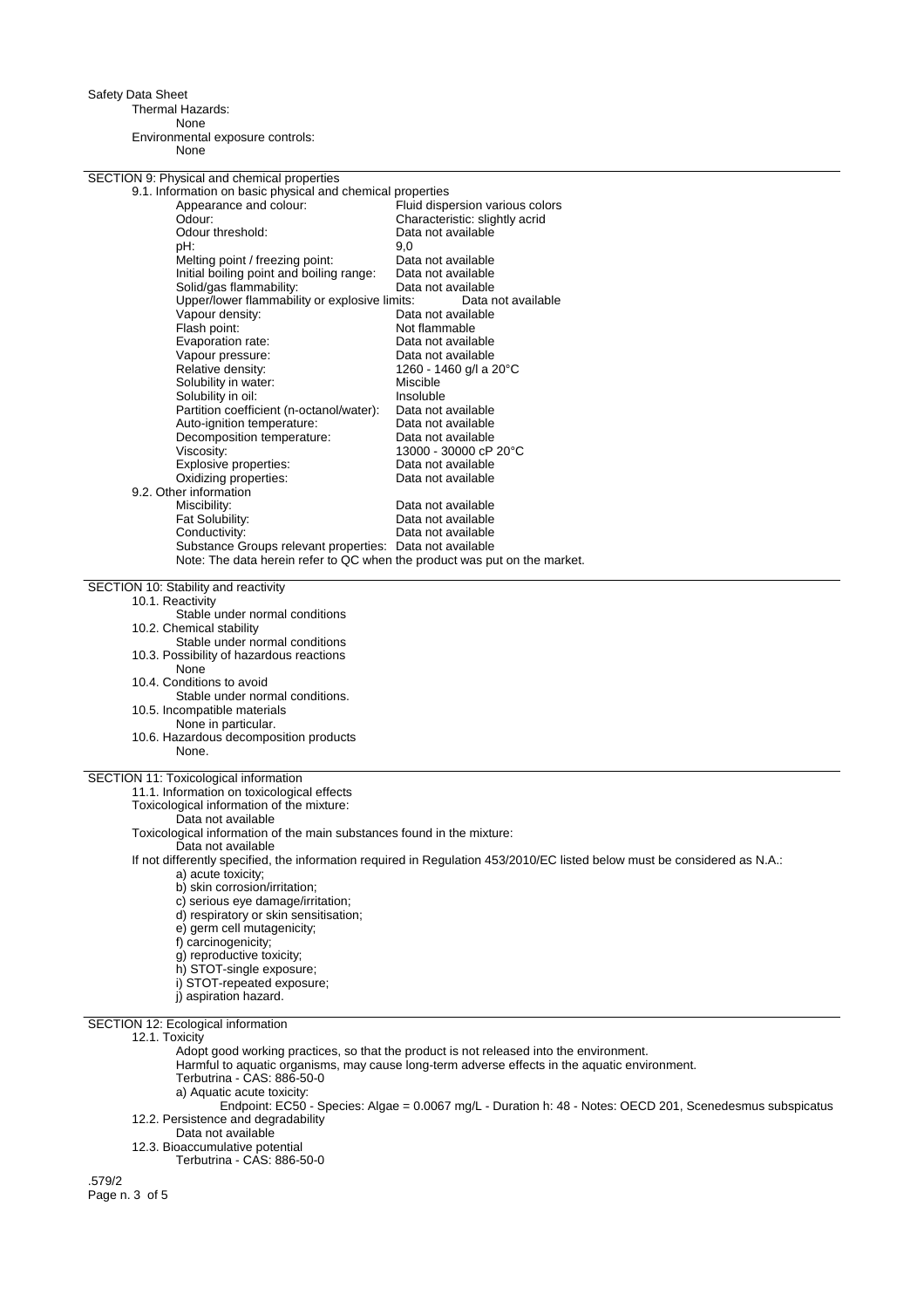Bioaccumulation: Not bioaccumulative - Test: log Kow 3.2 - Duration: Data not available - Notes: Data not available

12.4. Mobility in soil Data not available

- 12.5. Results of PBT and vPvB assessment
- vPvB Substances: None PBT Substances: None
- 12.6. Other adverse effects

None

SECTION 13: Disposal considerations 13.1. Waste treatment methods

Recover if possible. In so doing, comply with the local and national regulations currently in force.

- Waste should not be disposed of by release to sewers.
- Contaminated packaging thinners and cleaning diluents must be landfilled.

## SECTION 14: Transport information

14.1. UN number

Not classified as dangerous in the meaning of transport regulations.

14.2. UN proper shipping name

- Data not available
- 14.3. Transport hazard class(es)
- Data not available
- 14.4. Packing group
- Data not available
- 14.5. Environmental hazards
	- ADR-Enviromental Pollutant: No
- Data not available

14.6. Special precautions for user

- Data not available
- 14.7. Transport in bulk according to Annex II of MARPOL73/78 and the IBC Code Data not available

SECTION 15: Regulatory information

15.1. Safety, health and environmental regulations/legislation specific for the substance or mixture Dir. 67/548/EEC (Classification, packaging and labelling of dangerous substances). Dir. 99/45/EEC (Classification, packaging and labelling of dangerous preparations). DIR.2004/42/CE. Subcategory c Type BA limit COV 40 g/l. Contained in product < 40 g/l. Regulation (EU) No 528/2012 and subsequent amendments. This product contains biocides. Active ingredients: Zinc pyrithione 2-ottil-2H-isotiazol-3-one **Terbutryn** Dir. 98/24/EC (Risks related to chemical agents at work). Directive 2000/39/CE (Occupational exposure limit values) and subsequent modifications: 2004/37/CE, 2006/15/CE and 2009/161/UE. Dir. 2006/8/EC Regulation (EC) n. 1907/2006 (REACH) Regulation (EC) n. 1272/2008 (CLP) Regulation (EC) n. 790/2009 (ATP 1 CLP) and (EU) n. 758/2013 Regulation (EU) n. 453/2010 (Annex I) Regulation (EU) n. 286/2011 (ATP 2 CLP) Regulation (EU) n. 618/2012 (ATP 3 CLP) Regulation (EU) n. 487/2013 (ATP 4 CLP) Regulation (EU) n. 944/2013 (ATP 5 CLP) Regulation (EU) n. 605/2014 (ATP 6 CLP) Restrictions related to the product or the substances contained according to Annex XVII Regulation (EC) 1907/2006 (REACH) and subsequent modifications: None Where applicable, refer to the following regulatory provisions : Directive 2003/105/CE ('Activities linked to risks of serious accidents') and subsequent amendments. Regulation (EC) nr 648/2004 (detergents). 1999/13/EC (VOC directive) Provisions related to directives 82/501/EC(Seveso), 96/82/EC(Seveso II): Data not available 15.2. Chemical safety assessment No SECTION 16: Other information Full text of phrases referred to in Section 3: R22 Harmful if swallowed. R43 May cause sensitization by skin contact. R50/53 Very toxic to aquatic organisms, may cause long-term adverse effects in the aquatic environment. H400 Very toxic to aquatic life.

H410 Very toxic to aquatic life with long lasting effects. H302 Harmful if swallowed.

H317 May cause an allergic skin reaction.

.579/2 Page n. 4 of 5